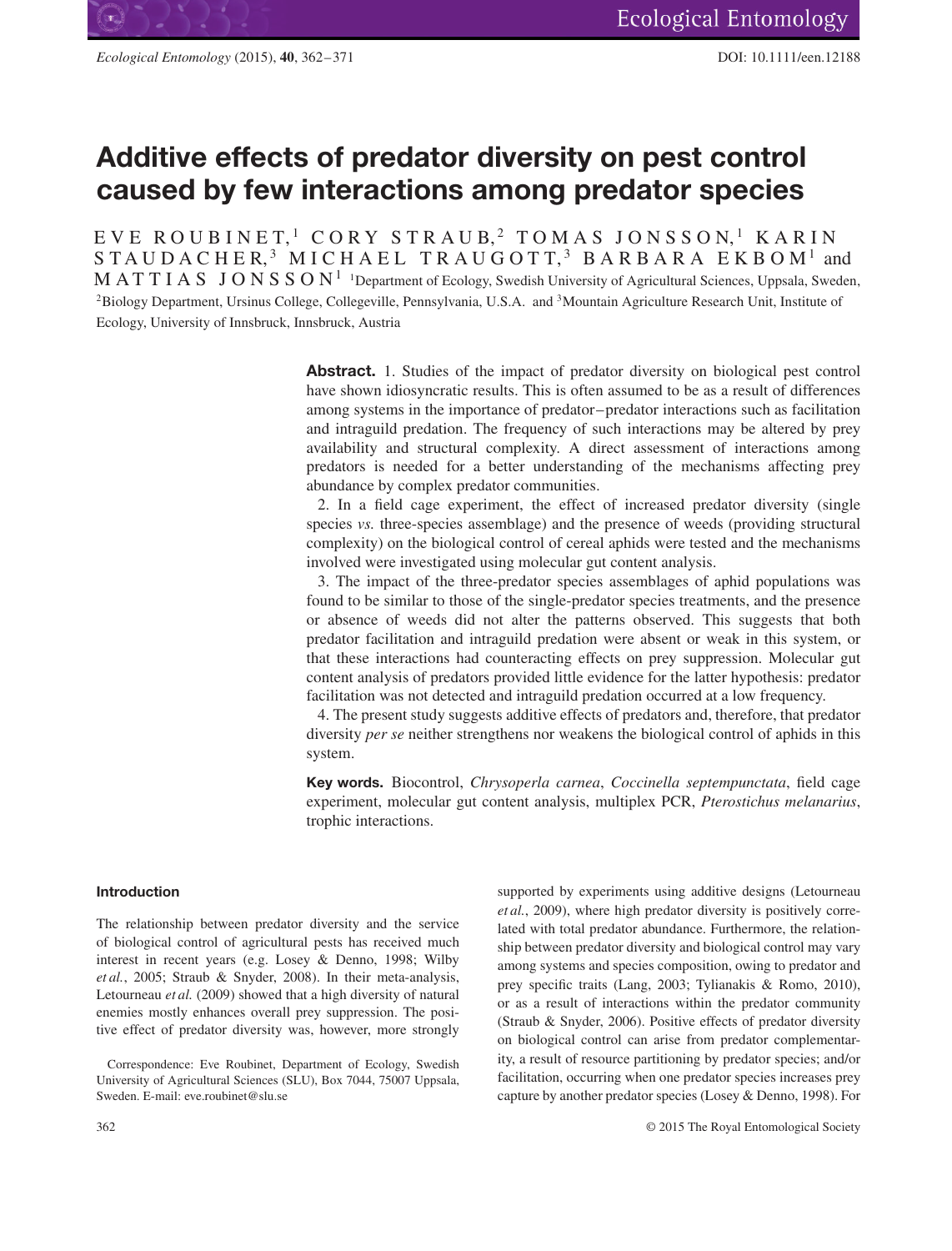example, resource partitioning occurs among coccinellids and parasitoids which attack aphids on different parts of their host plant (Straub & Snyder, 2008; Gable *et al.*, 2012), or among larvae of two foliage-dwelling predator species [*Chrysoperla plorabunda* (Fitch) and *Coccinella septempunctata* Linnaeus] that occupy different feeding niches on fava bean plants (Chang, 1996). Facilitation has been found to occur when coccinellids foraging in the plant canopy facilitate prey capture by ground beetles by causing aphid prey to fall to the ground (Losey & Denno, 1998; Prasad & Snyder, 2010). Negative effects of predator diversity can arise from predator interference such as intraguild predation. For instance, coccinellids and lacewing larva can be intraguild predators of each other (Michaud & Grant, 2003), and both can be intraguild prey of the large ground-dwelling carabid beetle *Pterostichus melanarius* (Illiger) (Michaud & Grant, 2003).

Habitat complexity can influence biological control in a variety of ways. Greater habitat complexity can reduce the foraging efficiency of predators on their prey (Grabowski *et al.*, 2008). In this way, agricultural weeds could weaken biological control by interfering with predator searching behaviour, or by distracting predators with alternative herbivorous prey or floral resources (Wilby *et al.*, 2013). Additional plant resources could also strengthen biological control by reducing intraguild predation (Langellotto & Denno, 2004; Janssen *et al.*, 2007; Diehl *et al.*, 2011). Clearly, the role of habitat complexity in modifying trophic interaction is complex and difficult to predict *a priori*.

When predator diversity strengthens prey suppression, it can be inferred that positive predator–predator interactions are more important than negative interactions and *vice versa*. Numerous studies have found, however, that increasing predator diversity has no impact on the strength of prey suppression (reviewed by Letourneau *et al.*, 2009). This neutral effect of predator diversity could be caused by an absence of predator–predator interactions (no effect hypothesis) or the counteracting effects of positive and negative predator interactions (counteracting effect hypothesis).

Trophic interactions among arthropods are, in general, difficult to observe and quantify directly (Symondson, 2012). The study of predator diversity effects are therefore often based on indirect indicators, deduced from population count data (Finke & Denno, 2004; Wilby *et al.*, 2005; Griffiths *et al.*, 2008; Straub & Snyder, 2008), although a few studies have used behavioral observations (Straub & Snyder, 2008; Wilby *et al.*, 2013). Thus, direct detection of interactions among predators is needed fully to understand predator–prey food webs and mechanisms behind the biological control of agricultural pests. DNA-based techniques allow detection of ingested prey in predator guts and can be used as a tool to assess links in complex food webs (Symondson, 2012; Traugott *et al.*, 2013). Numerous studies have used molecular techniques to reveal feeding links in complex arthropod food webs (e.g. Gariepy *et al.*, 2007; Campos-Herrera *et al.*, 2011; Eitzinger & Traugott, 2011; Davey *et al.*, 2013; Raso *et al.*, 2014). However, so far no studies have applied molecular techniques to experiments varying predator diversity levels to disentangle the mechanisms behind the effects of predator diversity on prey suppression.

Here, we report a field cage study where we tested the effects of predator diversity and the presence of weeds on cereal aphid density. We directly investigated aphid, intraguild, and non-pest predation by molecular gut content analysis (MGCA) of the predators to explore the mechanisms behind the observed effects of predator diversity on aphid biological control.

### **Material and methods**

In a manipulative field cage experiment in spring barley (*Hordeum vulgare* Linnaeus) in south-central Sweden, we studied the effect of predator richness and the presence/absence of weeds on cereal aphid [*Rhopalosiphum padi* (Linnaeus) and *Sitobion avenae* (Fabricius)] suppression at stem elongation [crop stage *>*30 on the Zadoks scale (Zadoks *et al.*, 1974)]. At this crop stage, populations of *R. padi* in Sweden are usually at an exponential growth phase, approaching peak densities in the crop, whereas *S. avenae* have recently colonised the crop and normally occur at lower densities (Caballero-López *et al.*, 2012). We used a substitutive, crossed design with a subset of three taxa of predators: larvae of two foliage-dwelling aphid predator species, *C. septempunctata* and *Chrysoperla carnea* (Stephens) (both species obtained from Katz Biotech AG, Welzheim, Germany), and adults of the autumn breeding ground-dwelling carabid beetle, *P. melanarius*, obtained from the field (Table 1). These predators are commonly found in cereal fields during this crop stage and have been shown to provide significant aphid biological control (Sunderland, 1975; Freier *et al.*, 2007). Moreover, inter-specific interactions potentially affecting biological control, both positively and negatively, have been observed within this predator community (Chang, 1996; Losey & Denno, 1998; Michaud & Grant, 2003; Prasad & Snyder, 2010).

#### *Experimental design*

The experiment was conducted at the organic research station 'Ekhaga', belonging to Swedish University of Agricultural Sciences (SLU), close to Uppsala, in south-central Sweden during summer 2012. It was run in  $2 \times 2 \times 2$  m<sup>3</sup> wooden cages with  $0.40 \times 0.45$  mm<sup>2</sup> mesh (LS ECONET <sup>®</sup>, Sweden) screening and a Velcro® strip sewn on one side to allow entry. Cages were erected in a newly sown organic barley field (cultivar: Tipple) on 3 May, before cereal aphid colonisation, and were randomly assigned to different treatments. Cages were 2 m apart, and the cage bottom edges were buried under ∼10 cm of sand to prevent arthropod movement in and out of the cages. All cages were located at least 10 m from the nearest field edge. Arthropods were removed using pitfall trapping and by hand searching weekly, from 2 weeks prior to aphid introduction until predator introduction. Tiller density within cages was estimated by counting the number of tillers in two representative cages (with and without weeds) at the end of the experiment; they were 1284 and 1384, respectively.

*Rhopalosiphum padi* (obtained from a laboratory colony maintained on barley) were added to the cages in equal numbers (150 third and fourth instar nymphs on cut barley leaves were placed on growing tillers) on 12 June and population density was monitored weekly until predator introduction. Populations of *R. padi* had reached high infestation levels  $(347.1 \pm 21.9)$ ; mean  $\pm$  SE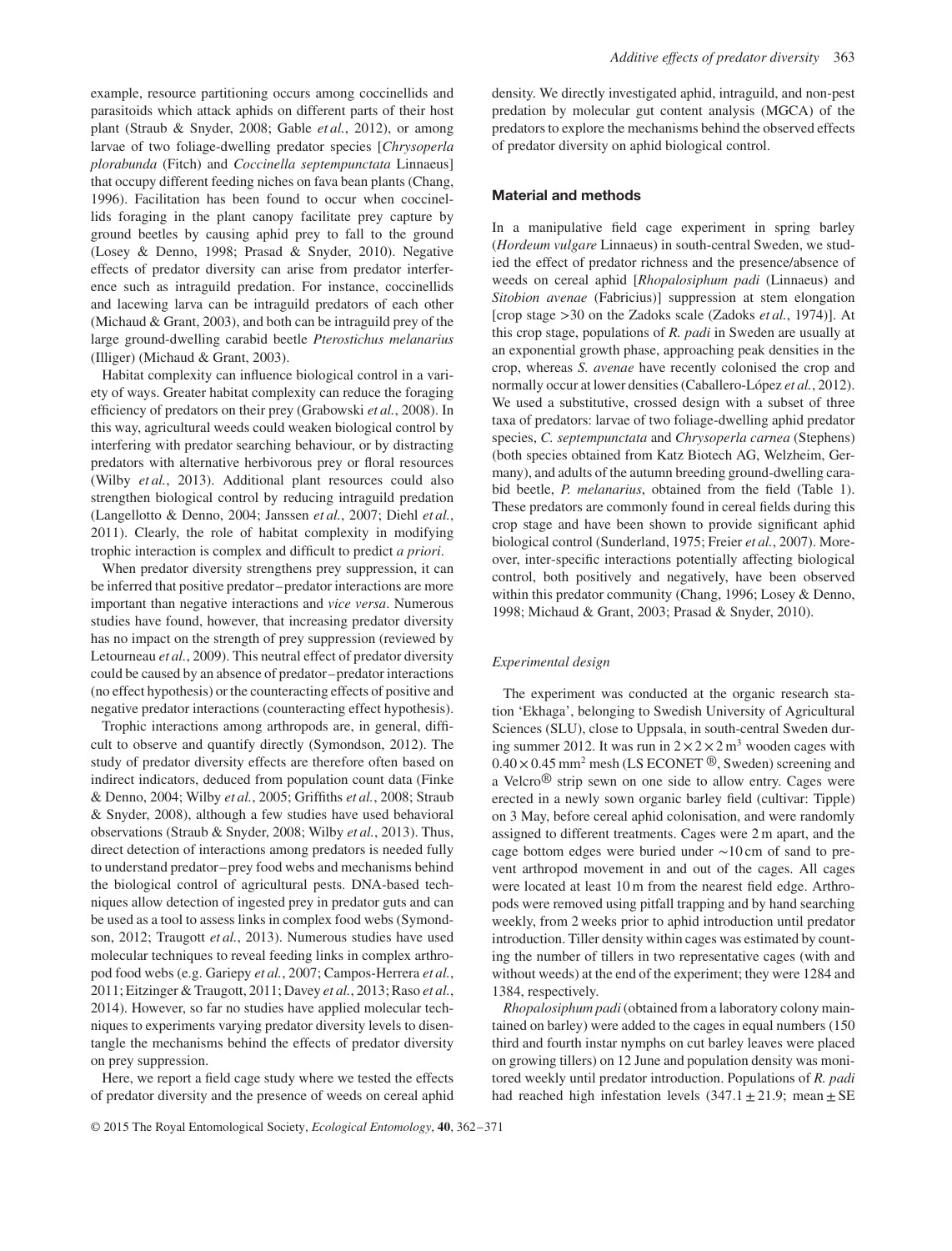| <b>Table 1.</b> Predators used in the experiment, foraging behaviour, life stage, and number introduced according to treatments. |  |
|----------------------------------------------------------------------------------------------------------------------------------|--|
|----------------------------------------------------------------------------------------------------------------------------------|--|

| Species                                                                    | Foraging behavior                                       | Life stage<br>at introduction                       |                                                 | Number of predator<br>introduced per cage $(4 \text{ m}^2)$ |                                               |
|----------------------------------------------------------------------------|---------------------------------------------------------|-----------------------------------------------------|-------------------------------------------------|-------------------------------------------------------------|-----------------------------------------------|
|                                                                            |                                                         |                                                     | Daily aphid consumption<br>rate in laboratory   | Low spp richness<br>$n = 3*(3 + 3)^{\dagger}$               | High spp richness<br>$n = 6 + 6$ <sup>†</sup> |
| Pterostichus melanarius<br>Coccinella septempunctata<br>Chrysoperla carnea | Ground-dwelling<br>Foliage-dwelling<br>Foliage-dwelling | Adult<br>First larval instar<br>First larval instar | $125^{x}$<br>$25^{\frac{8}{3}}$<br>$25^{\circ}$ | 60<br>300<br>300                                            | 20<br>100<br>100                              |

†Half of the treatments were assigned to either weeds or no weeds.

‡Chiverton (1988). Assay conducted with *Pterostichus cupreus*.

§Wetzel *et al.* (1982).

¶Atlihan *et al.* (2004).

per 20 tillers) when predators were introduced on July 12  $(t_0)$ . *Sitobion avenae* (obtained from Koppert, Berkel en Rodenrijs, Netherlands) were introduced according to the same method (150 third and fourth instar nymphs) on 10 July to mimic natural colonisation, in lower abundance and later in the season than *R. padi*. Numbers of *S. avenae* reached  $11.5 \pm 1.7$  per 20 tillers at  $t_0$ .

Predator communities were assembled according to three treatments: no predator-control, low predator diversity (one predator taxon added), and high predator diversity (three predator taxa added). In the low predator diversity treatments, each single species variant was replicated three times. Predator treatments were crossed with the presence/absence of weeds, and the low predator diversity treatment had nine replicates with weeds and nine without weeds. The high predator diversity treatment was replicated six times with weeds, and six times without; and the no-predator control included three replicates with and without weeds.

We used a substitutive experimental design to separate the effects of species' richness from total predator abundance (Straub & Snyder, 2006). Thus, the density of each predator in the high diversity treatment was a third of its density in the single predator (low diversity) treatments (Table 1). Predators were released on 12 July  $(t_0)$  and the experiment ran for 12 days until 24 July  $(t_f)$ . The predator densities used were chosen in order to standardise potential aphid consumption rates from published studies, i.e. total potential population consumption rates, and thus expected predation on aphids, would be similar in all predator treatments (Table 1) in the absence of emergent effects of predator interactions, weeds, and any alternative prey available. As data for *P. melanarius* were not available, we used the feeding rate of a related species *Pterostichus cupreus* (Linnaeus) [now *Poecilus cupreus* (L.)] (Chiverton, 1988)*.* We used aphid consumption rates of first instar larvae for *C. septempunctata* (Wetzel *et al.*, 1982) and *C. carnea* (Atlihan *et al.*, 2004). As a result of the high density of aphids present in the cages and to mimic predators' aggregation in areas of high prey density (Sunderland, 2002; Koss *et al.*, 2005), we introduced high densities of predators (Table 1). The densities of each predator species in the high diversity treatment are similar to high predator density situations recorded in agricultural fields (Lovei & Sunderland, 1996; Bosque-Pérez *et al.*, 2002). However, because we employed a substitutive experimental design which isolates the effect of predator diversity by controlling for total predator density, the densities of single species in the low diversity treatment were higher than is typically encountered in the field. To ensure no prey ingested before the experiment would be detected in predator's guts, *P. melanarius* were starved for 3 days before introduction, and *C. septempunctata* and *C. carnea* were raised on pea aphids *Acyrthosiphon pisum* (Harris).

In the weed treatments, a natural community of weeds [10 individuals each of *Galeopsis speciosa* Miller*, Stellaria media* (Linnaeus)*,* and *Matricaria perforata* Mérat] was transplanted from neighbouring fields prior to aphid introduction. All cages were watered four times after weeds were transplanted. Cages assigned to the no-weed treatment were manually weeded on a weekly basis. Weed coverage was recorded at the end of the experiment, and reached  $16 \pm 1\%$  (mean  $\pm$  SE) of ground cover in the weedy treatment. To assess whether weeds contributed with alternative prey, two individuals of each plant species were collected in each cage at the end of the experiment and examined for the presence of herbivores. None were observed.

### *Arthropod sampling*

Aphid numbers were recorded four times: at predator introduction  $(t_0)$ , at two time points during the experiment  $(t_1 = t_0 + 4$  days and  $t_2 = t_0 + 8$  days) and at  $t_f$  (12 days after introduction). The cage was divided into quarters, one tiller per quarter was randomly selected, and then four adjacent tillers within the same row of barley were successively assessed for the number of aphids (i.e.,a total of 20 tillers were examined per cage at each time point, corresponding to *<*1.5% of the total number of tillers). To ensure accurate aphid counts, tillers were cut at the base, and aphids meticulously counted, and determined to species level and growth stage. The number of alates (on the mesh of the cage) were recorded and removed after each aphid count, allowing the number of migrating alates to be estimated every 4 days.

One dry pitfall trap (9 cm diameter  $\times$  11 cm depth) was placed at each corner of each cage to recapture *P. melanarius.* Traps were open for 24 h at  $t_1$ ,  $t_2$  and  $t_f$ . Each collected carabid was replaced by a starved one except at  $t_f$  when the experiment was terminated. To minimise disturbance, *C. septempunctata* and *C. carnea* were not collected before the final date, when all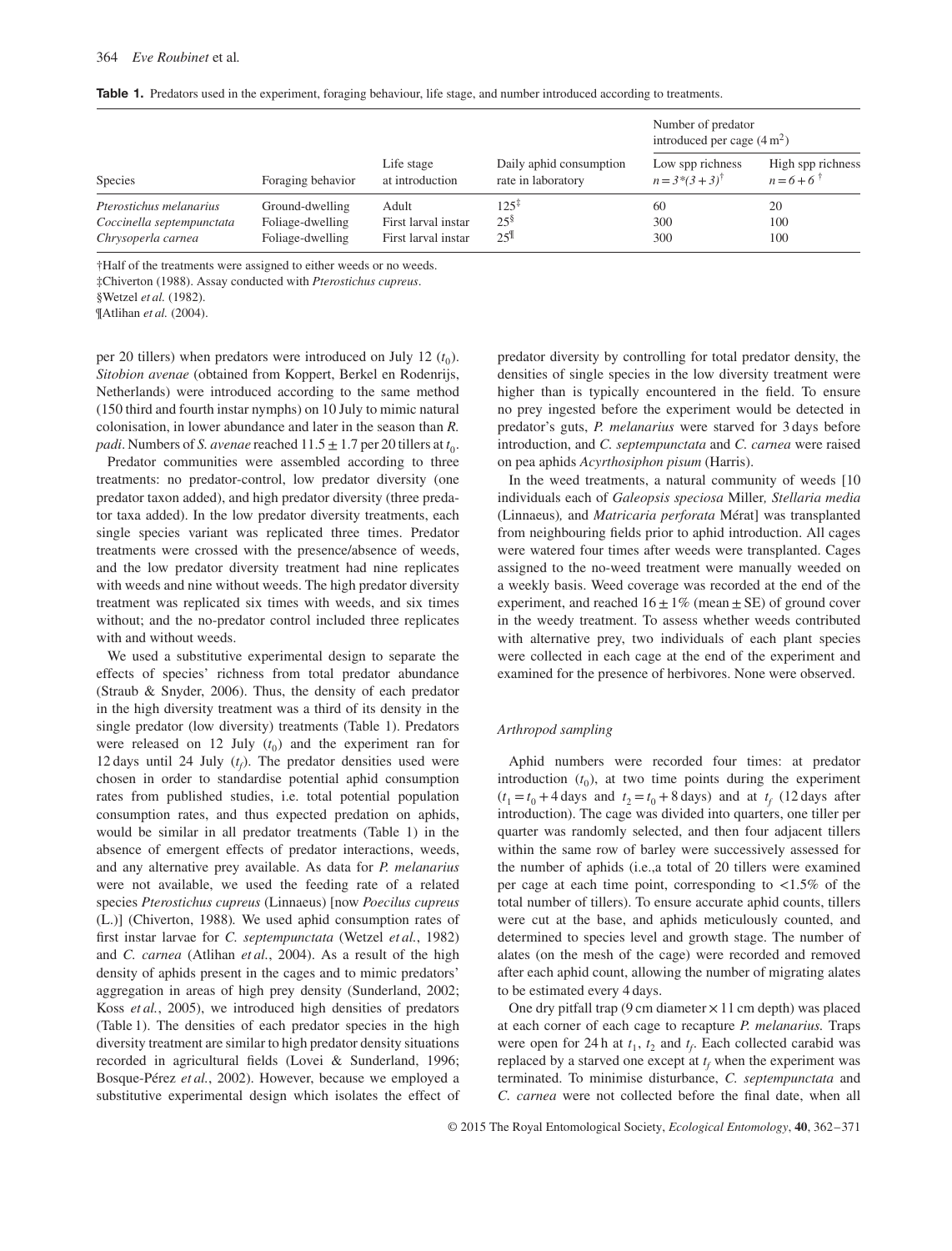|  | <b>Table 2.</b> Targeted taxa and gene, primer names (A and S numbers denote sense and antisense primers, respectively) and sequences, expected product |  |  |  |
|--|---------------------------------------------------------------------------------------------------------------------------------------------------------|--|--|--|
|  | sizes in base pairs [Size (bp)], concentrations in PCR [Conc. $(\mu M)$ ] for primers used in multiplex PCR, and reference.                             |  |  |  |

| Target taxa                      | Target gene | Primer name        | Primer sequence $(5'$ –3')                     | Size (bp) | Conc. $(\mu M)$ | Reference                     |
|----------------------------------|-------------|--------------------|------------------------------------------------|-----------|-----------------|-------------------------------|
| Coccinella<br>septempunctata     | <b>COI</b>  | $Coc$ -sep- $S425$ | YCC TCC TTT ATC CTC<br>TAA CTT AGC             | 167       | 0.07            | Present publication           |
|                                  |             | Coc-sep-A428       | CAA AAA GAG GTG TCT<br>TAT CAA GGT             |           |                 | Present publication           |
| Chrysoperla carnea               | <b>COI</b>  | Chry-car-S426      | YCC TTC ATT AAC TTT ATT<br><b>ACT TGC TT</b>   | 232       | 0.2             | Present publication           |
|                                  |             | Chry-car-A429      | TAA TGG TAT ACG ATC<br>TAA TGT TAT ATA ACT T   |           |                 | Present publication           |
| Sitobion avenae                  | <b>COI</b>  | Sit-ave-S157       | TCA GTY GAT TTA ACT<br>ATT TTT TCA T           | 257       | 0.5             | von Berg et al. (2012)        |
|                                  |             | Sit-ave-S A103     | TCT CCT CCT CCT GCT<br><b>GGA</b>              |           |                 | von Berg et al. $(2012)$      |
| Rhopalosiphum padi               | <b>COI</b>  | Rhop-pad-S155      | GGA ACA GGA ACA GGA<br>TGA ACA                 | 111       | 0.1             | von Berg et al. (2012)        |
|                                  |             | Rhop-pad-A153      | TGA TGA GAT TCC TGC<br>TAA ATG TAG A           |           |                 | von Berg et al. (2012)        |
| Earthworms                       | 12 S        | 12SNF              | AAA CTT AAA GAT TTT<br>GGC GGT GTC T           | 200       | 0.8             | Harper et al. (2006)          |
|                                  |             | 12SNR              | <b>GCT GCA CTT TGA CCT</b><br><b>GAC GTA T</b> |           |                 | Harper <i>et al.</i> $(2006)$ |
| Collembola                       | 18 S        | Coll-S411          | <b>GCT CGT AGT TGG ATY</b><br>TCG GTT T        | 289       | 0.2             | Present publication           |
|                                  |             | Coll-A415          | <b>GAA TTT CAC CTC TAA</b><br>CGT CGC AG       |           |                 | Sint et al. (2012)            |
| Trechus secalis                  | <b>COI</b>  | Tre-sec-S428       | CTG GAA TTG CCC ATA<br>GAG G                   | 141       | 0.1             | Present publication           |
|                                  |             | Tre-sec-A433       | TTC GAT CAA AGG TTA<br>TAC CTA TTG G           |           |                 | Present publication           |
| <b>Trechus</b><br>quadristriatus | <b>COI</b>  | Tre-qua-S429       | CAG GGA TTG CCC ATA<br>GAG G                   | 143       | 0.1             | Present publication           |
|                                  |             | Tre-qua-A432       | TAC GAT CAA AAG TTA<br>TTC CTA TAG G           |           |                 | Present publication           |

Bold letters in sequence indicate modifications in published sequence.

tillers were cut and examined for foliage-dwelling predators. All predators were individually collected into 1.5-ml reaction tubes and immediately frozen on dry ice, then stored at −80 ∘C until MGCA. We recaptured *P. melanarius* at a rate of 9% across the three dates, and *C. septempunctata* at a rate of 15%. Owing to a very low recapture rate of *C. carnea* (0.38%), we decided not to process them molecularly.

Alternative prey species were monitored using sticky traps as described in Kuusk and Ekbom (2010) (per cage: four traps of  $5 \times 10$  cm<sup>2</sup>, left for 24 h), soil sampling (per cage: one sampling of  $20 \times 20 \times 20$  cm<sup>3</sup>) 20 cm beside each cage, and pitfall trapping (as described above) at  $t_1$ ,  $t_2$  and  $t_f$ . Alternative prey found (mean±SE) were mainly: Collembola (*Arthropleona* spp. and *Symphypleona* spp.: 44.9±1.13 per sticky trap), earthworms (4.8±0.4 per soil sample), and the small carabid beetle *Trechus* spp.  $(0.3 \pm 0.5$  per four pitfall traps per cage). Both earthworms and Collembola are soil-living and could thus not be excluded from the cages. *Trechus* spp. [*Trechus secalis* Paykull and *Trechus quadristriatus* (Schrank)] are mainly autumn breeding predators (Wallin, 1989) and they likely emerged from pupae present in the soil during the field experiment.

### *Molecular gut content analysis*

We evaluated aphid, intraguild, and non-pest prey (i.e. alternative prey that was not a predator) consumption by *P. melanarius* and *C. septempunctata* collected from the low and high predator diversity treatments. A total of 183 *P. melanarius* (104 from the low predator diversity treatment and 79 from the high predator diversity treatment) and 215 *C. septempunctata* (80 from the low predator diversity treatment and 135 from the high predator diversity treatment) were processed.

## *Multiplex PCR assay*

A multiplex PCR assay targeting the cereal aphids *R. padi* and *S. avenae*, the predators *C. septempunctata* and *C. carnea*, the two carabid species within the genus *Trechus* (*T. quadristriatus*, *T. secalis*), as well as the non-pest prey Collembola and earthworms was developed using newly developed primers and ones available in the literature (Table 2). Primer sensitivity to 1000 double-stranded copies per μl of the targeted DNA was balanced for all primers used in the multiplex according to the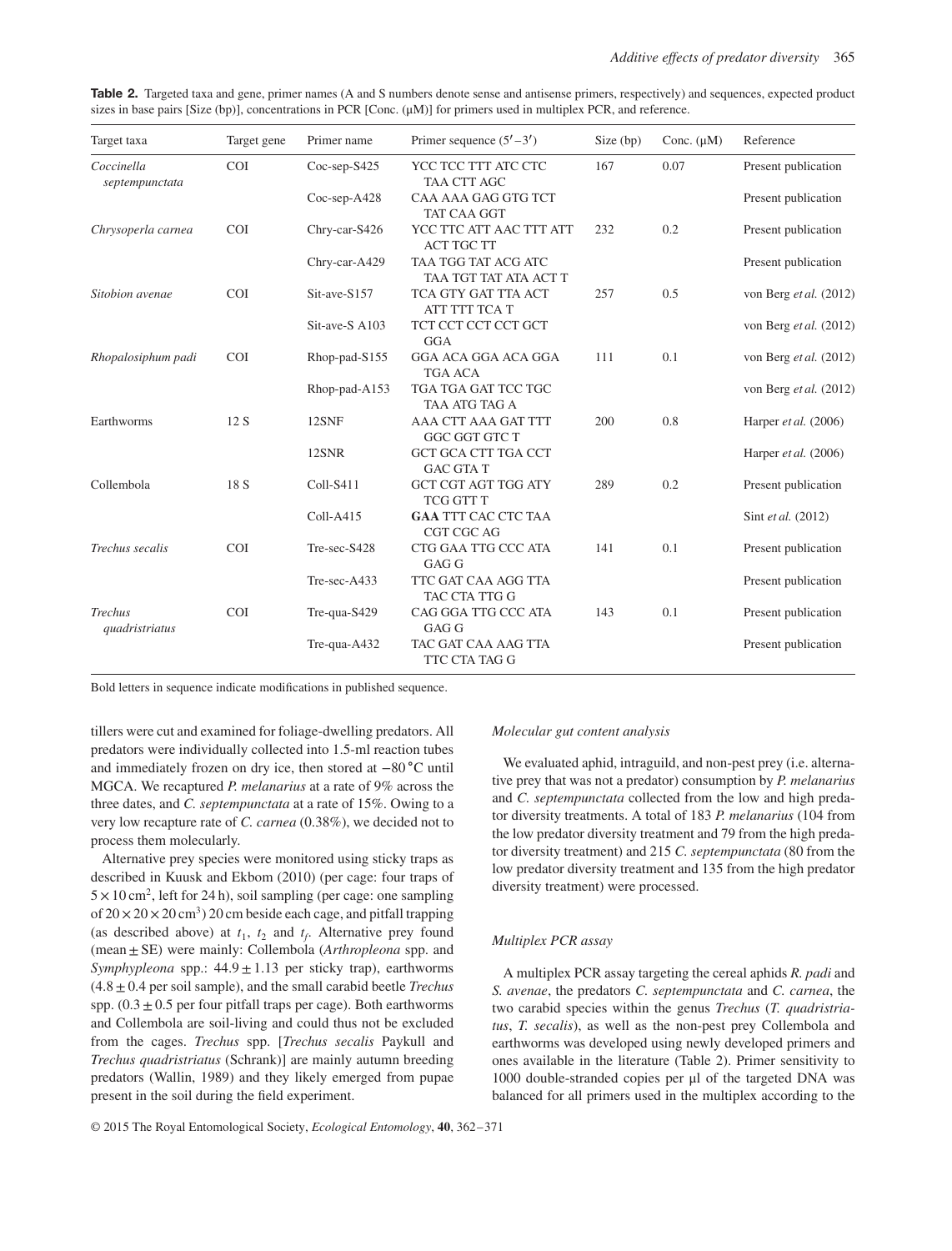procedure described in Sint *et al.* (2012). We tested all non-target taxa encountered in the cages (Table S1) for cross-amplifications with the multiplex-PCR. *Pterostichus melanarius*, the largest predator of this system, was not included in the multiplex PCR assay as it was very unlikely to be preyed upon by any other predator in our experiment. *Coccinella septempunctata* primers were removed from the multiplex PCRs used for testing the cage-collected *C. septempunctata*.

PCRs were performed in 10-μl reactions containing 1.5 μl of extracted DNA,  $1 \mu l$  of  $10 \times$  primer mix (in  $1 \times$  TE buffer, see Table 2 for concentrations), 1 μl 5× Q solution (Qiagen, Hilden, Germany), 0.5 μg bovine serum albumin (BSA), 0.5 μl 1 M tetramethyl ammonium chloride (TMAC), 5 μl 2× Multiplex reaction mix (Multiplex PCR Kit, Qiagen), and 0.5 μl molecular-grade water. Amplifications were carried out in a Mastercycler Gradient (Eppendorf, Hamburg, Germany) under the following thermocycling conditions: 15 min at 95 ∘C, 35 cycles of 30 s at 94 ∘C, 90 s at 58 ∘C, 90 s at 72 ∘C, and 10 min at 72 ∘C. We tested for DNA cross-contamination and false negative/positive amplifications by including molecular-grade water and a mix of DNA from all targeted taxa within each PCR. No manipulation errors were revealed.

We describe the multiplex PCR assay (sensitivity/specificity tests and predator screening protocol, i.e. DNA-extraction and electrophoresis) in Document S1.

## *Statistical analysis*

Generalised least squares (GLS) models were used to test the effect of predator treatments, the presence of weeds, and their interaction on aphid density. Time zero counts were subtracted from the aphid counts to account for differences in initial densities. We used the predator treatment, the presence/absence of weeds, and the interaction between the two variables as explanatory variables. We used the compound symmetry correlation structure to account for temporal correlation and repeated measurements in the same cage. Before further analysis the interaction term was removed from the model as there was no interaction effects of weeds and predator treatments (Table 3a) (Crawley, 2007), and to achieve a better fit of the model using the Akaike information criterion. The model selection and optimisation was done according to Zuur *et al.* (2009). On the simplified model, we used a post-hoc test to test different contrasts of the following levels of the predator treatment:

- all predator treatments versus no-predator control: *Contrast 1*
- ground versus foliage-dwelling predator treatments: *Contrast 2*
- *C. septempunctata* versus *C. carnea*: *Contrast 3*

The 'gls' function of the 'nlme' package (Pinheiro *et al.*, 2012) and the 'glht' function of the 'multicomp' package (Hothorn *et al.*, 2008) of R version 2.14.2 (R Development Core Team, 2013) was used for these analyses.

We investigated the effects of predator diversity by comparing an observed reduction of aphid population growth from high predator diversity treatments to an expected reduction according

to a null model assuming that the three predators have independent additive effects. In the manner of Griffen (2006), we derived predictions for the expected aphid number in the high diversity treatments based on extrapolation from the low diversity treatments (Eqn. 4).

More specifically, because aphid densities at predator introduction differed among replicates (owing to random variability) we first needed to obtain the expected aphid counts for each replicate *k* of the high predator diversity treatments (Eqn. 3). This was achieved by first estimating *r*, the aphid (*R. padi*) growth rate in the absence of predators (assuming exponential growth rate of aphids in the no-predator control):

$$
r = \frac{\ln(N_C(t_f)) - \ln(N_C(t_0))}{t_f - t_0}
$$
 (1)

 $N_c$  is the observed number of aphids in the no-predator control treatments at either the introduction of predator  $(t_0)$  or at the end of experiment  $(t_f)$ . A single average growth rate estimate was calculated independently of weed treatments as differences in aphid growth rate was neither expected nor observed in the no-predator control treatment in the presence/absence of weeds.

We then calculated  $\eta_{LD_j}$ , the predicted aphid number at  $t_f$  in the absence of predators for all replicates of the low predator diversity treatments  $j$  (with  $j = 1,2$  and 3 corresponding to  $P$ . *melanarius, C. septempunctata, and C. carnea*) as follows:

$$
\eta_{\text{LD}_j}\left(t_f\right) = N_{\text{LD}_j}\left(t_0\right) \times e^{r\left(t_f - t_0\right)}\tag{2}
$$

 $N_{LD_j}(t_0)$  is the observed mean number of aphids at predator introduction in the low predator diversity treatment *j*.

Similarly, we calculated  $\eta_{HD_k}(t_f)$ , the predicted aphid number at  $t_f$  in the absence of predators, for each of the 12 replicates  $k$ of the high predator diversity treatment  $HD_k$ , from  $N_{HD_k}(t_0)$ , the observed mean number of aphids at the introduction of predators, in the high predator diversity replicate *k*, i.e.:

$$
\eta_{HD_k}(t_f) = N_{HD_k}(t_0) \times e^{r(t_f - t_0)}
$$
\n(3)

Finally,  $E(N_{HD_k}(t_f))$ , the expected aphid counts at the end of the experiment for each of the 12 replicates *k* of the high predator diversity treatment, assuming the three predators have additive effects only, were calculated using the formula (see Document S2 for derivation):

$$
E(N_{HD_k}(t_f)) = \eta_{HD_k}(t_f)
$$
  
 
$$
\times \left(\frac{N_1(t_f)}{\eta_{LD_1}(t_f)} \times \frac{N_2(t_f)}{\eta_{LD_2}(t_f)} \times \frac{N_3(t_f)}{\eta_{LD_3}(t_f)}\right)^{1/3}
$$
 (4)

Where  $N_i(t_f)$  is the mean of the observed aphid counts at the end of the experiment in the low predator diversity treatment  $j \in (1, 2, 3)$ .

We compared expected and observed values using *t*-tests to detect whether the three predators of the high diversity treatment had independent effects.

We validated the underlying statistical assumptions of linear models (i.e. the linear relationship between dependent and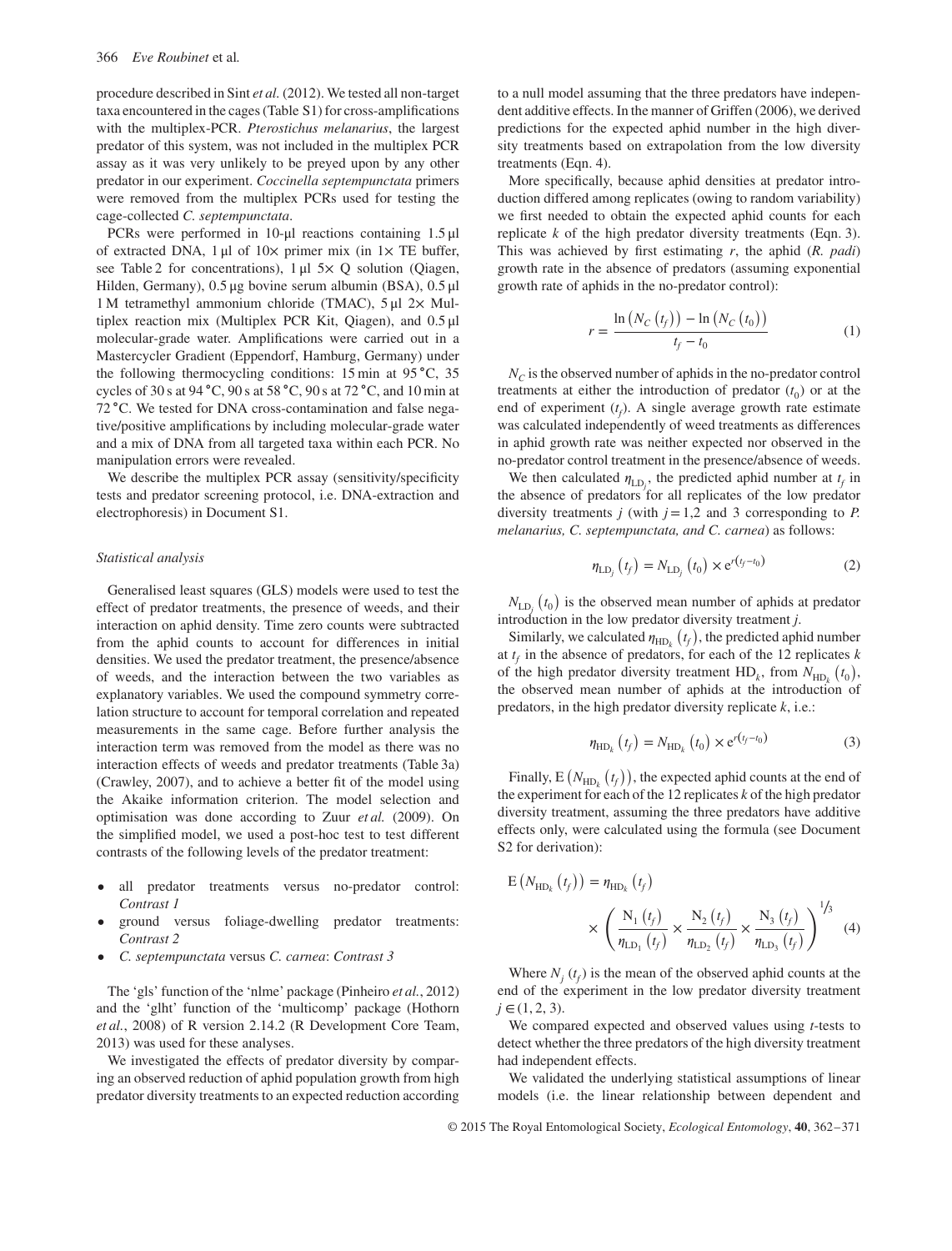

**Fig. 1.** (a) Numbers of *Rhopalosiphum padi* (mean numbers per 20 tillers  $\pm$  SE) at predator introduction ( $t_0$ ) and at the end of the experiment ( $t_f$ ) according to predator treatments (no-predator control, high diversity, *Coccinella septempunctata*, *Pterostichus melanarius*, and *Chrysoperla carnea*). Different letters after the legend indicate a significant difference in the aphid number between treatments at  $\alpha = 0.05$ . (b) Comparison of the observed number of *R. padi* at  $t_f$  in the high diversity treatment to expected numbers generated by a null-model assuming predators have independent additive effects. NS: *P>*0.05.

independent variables, the independence and equal variance of errors, and the normal distribution of residuals) graphically.

Finally, we used generalised linear models (GLMs) with binomial error structure to analyse MGCA data from *P. melanarius* and *C. septempunctata*. The quasibinomial error structure was used to correct for underdispersion. The 'glm' function of the 'MASS' package (Venables, 2002) of R was used for these analyses. We tested if the detection frequencies of aphid and alternative prey DNA in predator guts were different in the *P. melanarius*- and *C. septempunctata*-only treatments versus the high predator diversity treatment. We then tested if the detection frequency of intraguild predation in the high predator diversity treatment was different in the presence/absence of weeds. We used presence and absence of DNA as the response variable and predator diversity and presence/absence of weeds as explanatory variables. We finally tested whether the proportions of different prey types detected in the gut were a function of their availability using the abundance of the respective prey taxa recorded in the cage as the explanatory variable.

## **Results**

## *Predator effect on aphid density*

Aphid density was significantly reduced in the predator treatments compared with the predator-free control (Fig. 1a; Table 3b/*Contrast 1*). Although predators were not able to reduce aphid numbers below initial densities, in many replicates they prevented a further increase in aphid abundance. *Pterostichus melanarius* was the least efficient predator treatment in controlling aphid density, although differences compared with other predator treatments were not significant (Fig. 1a).

The density of *R. padi* stayed high in all treatments [at  $t_f$ : per 20 tillers per cage:  $396.2 \pm 34.6$  (mean  $\pm$  SE); per sticky trap: 32.0 $\pm$ 3.6]. *Sitobion avenae* were rare (at  $t_f$ : per 20 tillers per cage:  $25.4 \pm 3.8$ ; per sticky trap:  $0.2 \pm 0.1$ ) and *S. avenae* density was too low to be analysed separately. When pooling the two aphid species, treatment effects on aphid density gave similar results to when analysing *R. padi* only, so for simplicity only data involving *R. padi* are presented here.

The number of alates produced and the initial population of aphids were significantly correlated (Pearson's product-moment

**Table 3.** Analysis of the predator and weed treatment effects. (a) Output of the anova of the generalised least squares model where the response variable is the difference between the number of *Rhopalosiphum padi* per 20 tillers at each sampling date and the initial number at start of experiment. (b) Result of the post-hoc tests examining the pre-defined predator treatment contrast matrix.

| (a) Source of variation                                                       | numDF | denDF    |           | $F$ -value | $P$ -value |
|-------------------------------------------------------------------------------|-------|----------|-----------|------------|------------|
| (Intercept)                                                                   | 1     | 98       |           | 0.402      | 0.528      |
| Treatment                                                                     | 4     | 98       |           | 2.982      | 0.023      |
| Weeds                                                                         | 1     | 98       |           | 1.368      | 0.245      |
| Treatment : weeds                                                             | 4     | 98       |           | 0.299      | 0.878      |
| (b) Contrast                                                                  |       | Estimate | <b>SE</b> | z-value    | Pr(> z )   |
| <i>Contrast 1:</i> Predator treatments<br>versus no-predator control          |       | 1.544    | 0.637     | 2.424      | 0.0357     |
| Contrast 2: Ground-dwelling<br>versus foliage-dwelling<br>predator treatments |       | 0.062    | 0.374     | 0.164      | 0.6213     |
| Contrast 3: C. septempunctata<br>versus C, carnea treatments                  |       | 0.118    | 0.229     | 0.514      | 0.6213     |

We used predator treatment (no-predator control, high predator diversity, *Coccinella septempunctata*, *Chrysoperla carnea*, and *Pterostichus melanarius*) and the presence of weeds as explanatory variables. Cage (1–36) nested in sampling date  $(t_1, t_2, t_f)$  was used in the correlation structure to account for temporal autocorrelation and repeated measures. *P*-values are corrected for multiple comparison using Hochberg (1988) corrections.

correlation,  $r = 0.52$ ,  $P < 0.001$ ), and as adding number of alates as a covariate did not change the fit and output of the model, it is not included in the model results shown below.

Aphid density was neither significantly affected by habitat domain of predators (ground-dwelling vs. foliage-dwelling) (Fig. 1a, Table 3b/*Contrast 2*) nor by predator identity (*C. septempunctata* vs. *C. carnea*) in the foliage-dwelling predator treatments (Fig. 1a; Table 3b/*Contrast 3*). The presence of weeds did not influence aphid density or alter any of the predator treatment effects (Table 3a).

Observed aphid density in the high diversity treatment was not statistically different from expected values using eqn 4, i.e. assuming independent additive effects of the three predator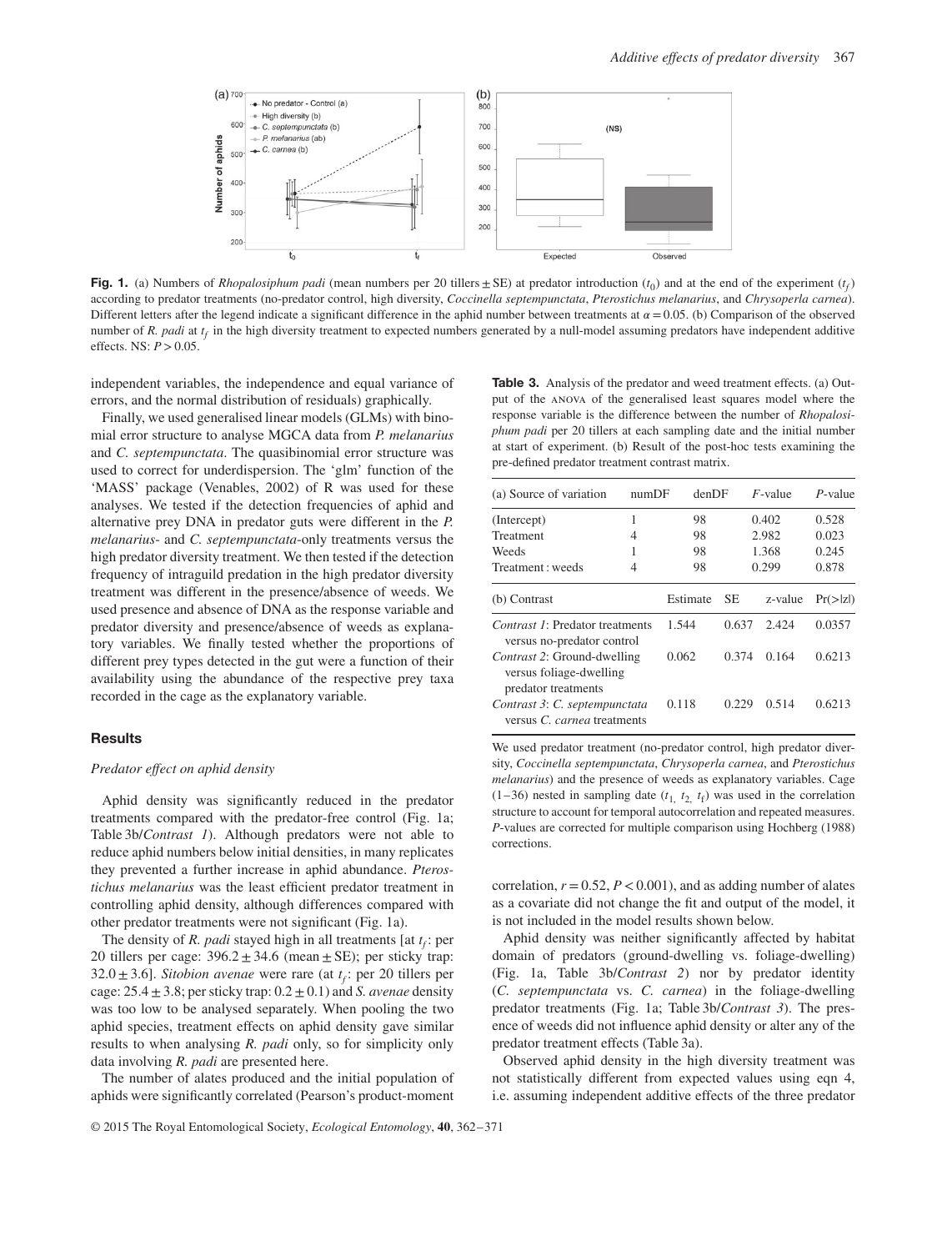**Table 4.** DNA detection rates of aphids (*Rhopalosiphum padi* and *Sitobion avenae*), intraguild prey (*Coccinella septempunctata* and *Chrysoperla carnea*) and alternative prey in the gut of *Pterostichus melanarius* and *Coccinella septempunctata*.

| Predator                            | Aphids                                     | Intraguild prey <sup>†</sup>                           | Alternative prey                                               |
|-------------------------------------|--------------------------------------------|--------------------------------------------------------|----------------------------------------------------------------|
| P. melanarius<br>$(n=183)$          | R. padi:<br>97.3%<br>$0\%$                 | C. septempunctata:<br>5.1%<br>S. avenae: C. carnea: 0% | Collembola: 24.6%<br>Trechus spp.: $2.2\%$<br>Earthworms: 2.7% |
| C. septem-<br>punctata<br>$(n=215)$ | R. padi:<br>97.7%<br>S. avenae:<br>$3.3\%$ | C. carnea: 1.5%                                        | Collembola: 0.9%<br>Trechus spp.: 0%<br>Earthworms: 0%         |

†Intraguild prey was detected in the high diversity treatment only. *P. melanarius*: *n*=79; *C. septempunctata*: *n*=135.

species (Fig. 1b; ANOVA,  $F_{1,8} = 0.02$ ,  $P = 0.90$ ). We included weed treatment as an explanatory variable, but the result did not change.

#### *Predation on aphids, intraguild, and non-pest prey*

Aphids were extensively detected in the predator guts (Table 4, Fig. 2): 97.3% of *P. melanarius* and 97.7% of *C. septempunctata* were positive for *R. padi*. *Sitobion avenae* was not detected at all in *P. melanarius* and was only detected in 3.3% of *C. septempunctata*. For both predators, *R. padi* detection rates did not differ depending on predator diversity (low vs. high predator diversity treatments) (GLM, family=quasibinomial, *P. melanarius*: Estimate=0.70, SE=0.95, *P* = 0.46; *C. septempunctata*: Estimate = −0.75, SE = 0.89,  $P = 0.41$ ). The aphid DNA detection rates were independent of the weed treatment (GLM, family=quasibinomial, *P. melanarius*: Estimate: 0.83, SE=1.23, *P*=0.50; *C. septempunctata*: Estimate: 0.61,  $SE = 0.88$ ,  $P = 0.50$ ), aphid density (GLM, family=quasibinomial, *P. melanarius*: Estimate= −0.36,  $SE = 0.46$ ,  $P = 0.44$ ; *C. septempunctata*: Estimate =  $-0.43$ ,  $SE = 0.47$ ,  $P = 0.38$ ), and the density of Collembola in the cages (GLM, family=quasibinomial, *P. melanarius*: Estimate= −0.37, SE=0.47, *P*=0.44; *C. septempunctata*: Estimate =  $-0.43$ , SE = 0.47, *P* = 0.38).

*Coccinella septempunctata* were detected at a low frequency (5.1%) in the gut of *P. melanarius* in the high predator diversity treatment, whereas *C. carnea* was not detected at all (Table 4, Fig. 2). Two of the 135 *C. septempunctata* collected in the high predator diversity treatment screened positive for *C. carnea* (1.5%). The detection of intraguild predation by *P. melanarius* on *C. septempunctata* was independent of the aphid density (GLM, Estimate =  $0.06$ , SE =  $0.05$ ,  $P = 0.22$ ) and the date (GLM, Estimate= −0.60, SE=0.54, *P*=0.26).

Except for Collembola, the detection rate of alternative prey was low: 2.2% of *P. melanarius* were tested positive for *Trechus* spp. and 2.7% for earthworms. Collembola were detected in 24.6% of the screened *P. melanarius* and were the only alternative prey detected in *C. septempunctata* at a rate of 0.9% (Table 4, Fig. 2). The detection rate of Collembola in *P. melanarius* was not dependent on their density (GLM, Estimate =  $-0.002$ ; SE = 0.001,  $P = 0.12$ ).

# **Discussion**

## *Effect of predator diversity*

The impact of predator diversity on aphid biological control in this experiment was found to be additive. The aphid density observed in the high predator diversity treatment at the end of the experiment did not differ from the expected aphid density, assuming that the three predator species have only additive effects. Thus, based on the results from MGCA, we can, with fairly strong confidence, reject the counteracting effect hypothesis where strong negative and positive effects of predator diversity cancel each other. We found no evidence of facilitation among predators, and only a few negative inter-specific interactions were detected in the form of intraguild predation by *P. melanarius* and *C. septempunctata.*

MGCA provided no evidence of functional synergy between foliage-dwelling predators (*C. septempunctata* and *C. carnea)* and the ground-dwelling predator *P. melanarius*, because the proportion of aphid DNA detected in the guts of *P. melanarius* and *C. septempunctata* were identical in the low and high predator diversity treatments. However, we acknowledge that the *per capita* predation rate on aphids cannot be quantified using MGCA, and the detection frequency of predation events is used here as a proxy for trophic interaction strength.

Furthermore, MGCA revealed a low frequency of intraguild predation events among the predators (Fig. 2). We found only low levels of predation by *P. melanarius* on *C. septempunctata* (5.1%), and no predation by *P. melanarius* on *C. carnea*. *Chrysoperla carnea* was detected at low rates (1.5%) in the guts of *C. septempunctata. Coccinella septempunctata* were occasionally found at ground level (on sticky traps, nine individuals over four sampling dates) whereas *C. carnea* larvae were not encountered on the ground (i.e. not found on sticky traps). Thus, the few intraguild predation events that were detected probably occurred among predators found in the same niche. Other studies have, however, shown that intraguild predation among these predators could happen when confined to Petri dishes (Dinter, 1998; Hindayana *et al.*, 2001; Noppe *et al.*, 2012).

We still cannot rule out the possibility that intraguild predation among *C. septempunctata* and *C. carnea* had occurred earlier in the experiment as we recaptured and analysed both predators at the end of the experiment only and the detection of predation events with MGCA is unlikely after 24–36 h. Moreover, we could not investigate *C. carnea's* gut content because of its very low recapture rate, possibly owing to larvae entering the pupal stage (although no pupae were observed).

The low occurrence of intraguild predation might result from the high prey density present in our cages. Other studies found that a high prey density decreases the encounter and attack rates between predators (Polis *et al.*, 1989; Lucas *et al.*, 1998; Griffen, 2006; Werling *et al.*, 2012), and that predator diversity effects on prey suppression are less likely with high prey–predator ratios (Tylianakis & Romo, 2010; Wilby & Orwin, 2013). For example, Werling *et al.* (2012) found similar additive effects of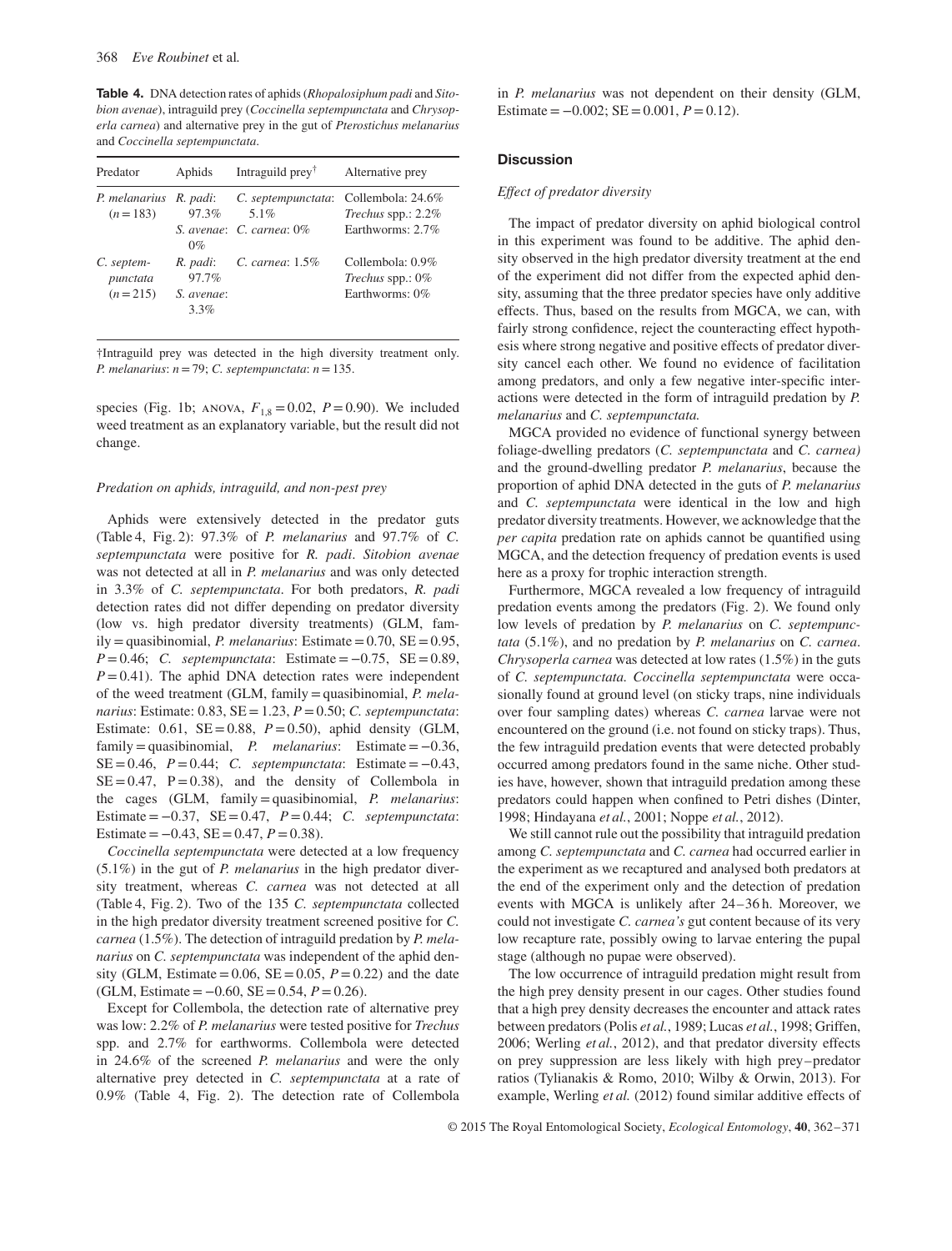

Fig. 2. Food web revealed by molecular gut content analysis (MGCA). The three groups of tillers represent the three low diversity treatments (*Chrysoperla carnea*, *Coccinella septempunctata*, and *Pterostichus melanarius*). The high diversity treatment is represented by the assemblage of the three low diversity treatments presented with intraguild predation links (i.e. the whole picture). The line weight varies according to the frequency of the detection rate (DR) deducted from MGCA. No difference in link weights (i.e. prey DNA detection frequency) has been observed between low and high diversity treatments. Links for *C. carnea* are presumed, assuming a similar DR for the two foliage dwelling predators.

predator diversity [between *Coleomegilla maculata* (De Geer) and *Podisus maculiventris* (Say)] at a high prey density of the Colorado potato beetle [*Leptinotarsa decemlineata* (Say)], but not at a low density, where synergistic effects were found.

### *Effect of weeds*

We did not find an effect of the presence of weeds on aphid biological control. In our system, weeds were primarily a source of structural complexity as they did not supplement additional alternative prey (although some flowers were present). Our result thus suggests that additional structural complexity has neither enhanced nor disrupted the top-down suppression of aphids. MGCA confirms this finding, with a similar detection rate of aphid predation and intraguild predation events in *P. melanarius* and *C. septempunctata* regardless of weed treatments. However, as only a few intraguild predation events were detected, a reduction would have been hard to discern. The high prey density present in our system might have reduced the potential impact of the structural effects of weeds on the reduction of intraguild predation.

Although our experiment was primarily designed to study the structural effects of weeds on trophic interaction in a short term, additional effects may arise in a longer term. For instance, weeds can improve the microclimate for predators, provide alternative resources such as pollen or nectar, increase densities of prey, and/or add alternative prey species, which together might favour predator abundances in a longer perspective (Langellotto & Denno, 2004). This effect of weeds was confirmed by Diehl *et al.* (2011), who found an increased activity density of carabids in weedy plots but not in plots were only an additional structure was provided. They conclude that weeds can benefit predator communities in the long term through the promotion of predator establishment and increased predator fitness. To date, no long-term studies on the effects of weeds on biological pest control are available.

# **Conclusion**

Our study shows that under the conditions studied here, *P. melanarius*, *C. septempunctata*, and *C. carnea* have additive effects on aphid density, implying no effect of predator diversity on the biological control of aphids on barley at the maturing stage.

MGCA indicated that facilitation was absent, and intraguild predation occurred at a low frequency among the foliage and ground-dwelling predators involved in this experiment. This suggests that the additive effect of predator species on biological control was not as a result of strong synergistic or antagonistic interactions, rejecting the counteracting effect hypothesis. We also found no effect of weeds on aphid biological control.

The absence of effects of predator diversity and the presence of weeds on biological control might, however, have resulted from the conditions of high herbivore densities. High prey densities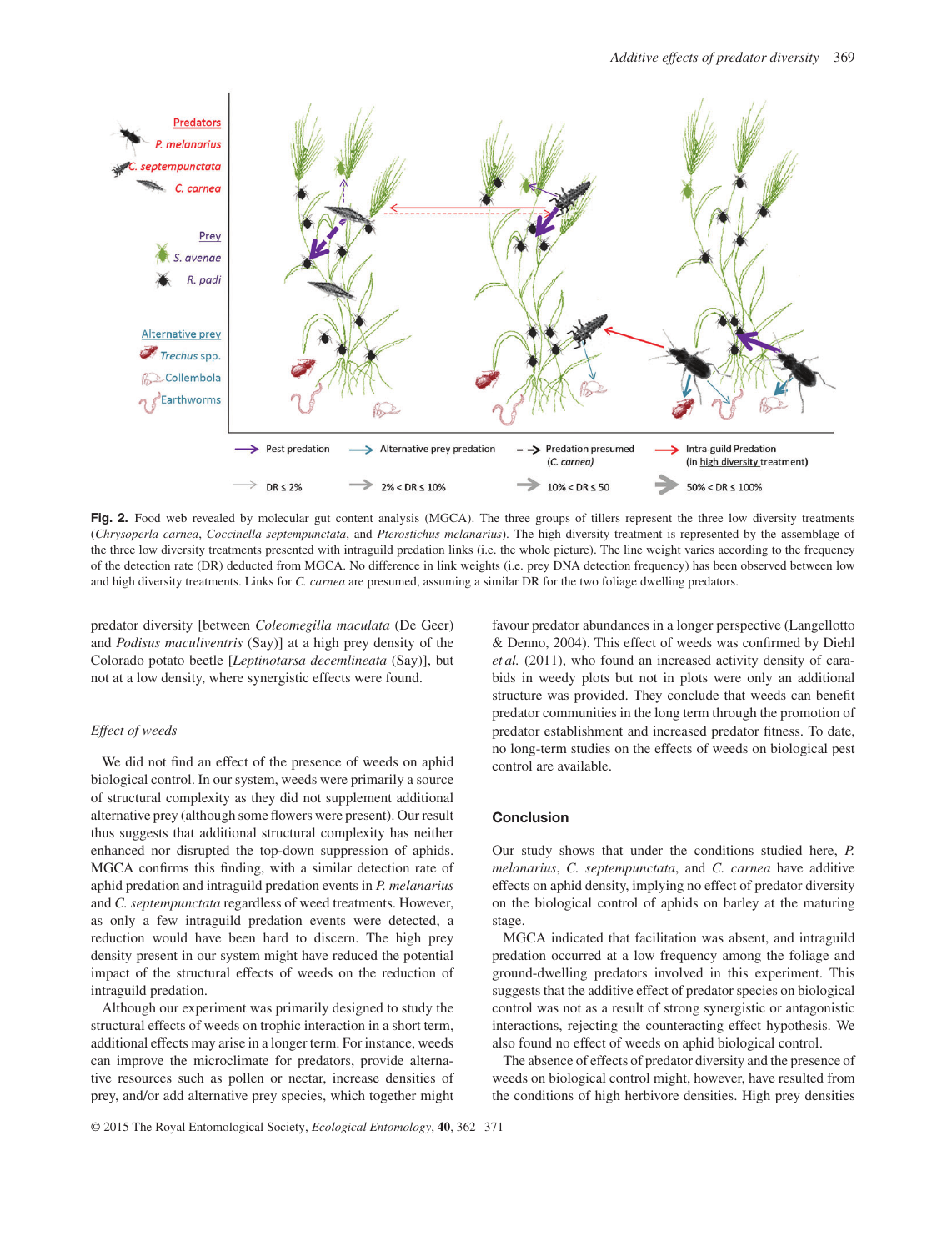probably reduced the likelihood of detecting positive effects of functional diversity of foliage and ground-dwelling predators. Our results thus suggest that in the short term, at least when aphid densities are high, it is possible to predict the combined effect of these multiple predator species on the biological control of cereal aphids by extrapolating data from the single predator treatments. Thus, it may be equally effective to enhance populations of individual species as to enhance biodiversity of predators under these conditions. Our results furthermore imply that, under such a scenario, it might be possible to predict the outcome of biological control using a dynamic multispecies trophic model without estimating non-linear predator–predator interaction terms.

Predator diversity is, however, expected to insure against environmental fluctuations and provide more stable control of agricultural pests when a longer time scale is considered (Yachi & Loreau, 1999). Similarly, a longer time scale might strengthen the impact of weeds, by providing alternative food sources at times when pests are scarce. Future studies, therefore, need to explore how predator and plant biodiversity contributes to delivery and stability of biological control over a longer time scale and at lower pest density, e.g. at the aphid crop colonisation phase.

## **Acknowledgements**

Sophie Högfeldt, Carol Högfeldt, Ged Malsher, Asmelash Mehari, Pierre Antoine Bourdon, Cody Nagy, and Mark Gapinski are warmly thanked for their assistance in the field. We thank Mikael Andersson Franko, Ola Lundin, Vesna Gagic, and Nacho Bartomeus for advice on statistical analysis. Previous versions of this manuscript were improved by useful suggestions from Klaus Birkhofer, Francis Gilbert, and two anonymous reviewers. This work was funded by grant 220-2010-1906 from FORMAS. This research was also funded by the ERA-Net BiodivERsA, to the project 'Assessment and valuation of pest suppression potential through biological control in European agricultural landscapes -APPEAL', with the national funders FORMAS, Sweden, BMBF, Germany, and Austrian Science Fund (FWF; project number I00786), Austria, part of the 2010 BiodivERsA call for research proposals.

E.R., B.E., C.S., M.T., M.J. designed experiments, E.R., C.S., M.T., M.J. conducted experiments, E.R., T.J. and M.J. analysed the data, E.R. and K.S. developed the molecular bioassay, E.R. wrote the paper with inputs from all the authors.

### **Supporting Information**

Additional Supporting Information may be found in the online version of this article under the DOI reference:

10.1111/een.12188

**Document S1.** Multiplex PCR assay.

**Document S2.** Derivation of expression for expected aphid abundance in combined species treatment.

**Table S1.** Non-target taxa tested for cross-amplification with the multiplex PCR. We qualified as non-targets all taxa encountered in our field cages.

## **References**

- Atlihan, R., Kaydan, B. & Özgökçe, M.S. (2004) Feeding activity and life history characteristics of the generalist predator, *Chrysoperla carnea* (Neuroptera: Chrysopidae) at different prey densities. *Journal of Pest Science*, **77**, 17–21.
- von Berg, K., Traugott, M. & Scheu, S. (2012) Scavenging and active predation in generalist predators: a mesocosm study employing DNA-based gut content analysis. *Pedobiologia*, **55**, 1–5.
- Bosque-Pérez, N., Johnson, J., Schotzko, D. & Unger, L. (2002) Species diversity, abundance, and phenology of aphid natural enemies on spring wheats resistant and susceptible to Russian wheat aphid. *BioControl*, **47**, 667–684.
- Caballero-López, B., Bommarco, R., Blanco-Moreno, J.M., Sans, F.X., Pujade-Villar, J., Rundlöf, M. *et al.* (2012) Aphids and their natural enemies are differently affected by habitat features at local and landscape scales. *Biological Control*, **63**, 222–229.
- Campos-Herrera, R., El-Borai, F.E., Stuart, R.J., Graham, J.H. & Duncan, L.W. (2011) Entomopathogenic nematodes, phoretic *Paenibacillus* spp., and the use of real time quantitative PCR to explore soil food webs in Florida citrus groves. *Journal of Invertebrate Pathology*, **108**, 30–39.
- Chang, G.C. (1996) Comparison of single versus multiple species of generalist predators for biological control. *Environmental Entomology*, **25**, 207–212.
- Chiverton, P.A. (1988) Searching behaviour and cereal aphid consumption by *Bembidion lampros* and *Pterostichus cupreus*, in relation to temperature and prey density. *Entomologia Experimentalis et Applicata*, **47**, 173–182.
- Crawley, M.J. (2007) The R Book. Wiley, Chichester, U.K.
- Davey, J.S., Vaughan, I.P., Andrew King, R., Bell, J.R., Bohan, D.A., Bruford, M.W. *et al.* (2013) Intraguild predation in winter wheat: prey choice by a common epigeal carabid consuming spiders. *Journal of Applied Ecology*, **50**, 271–279.
- Diehl, E., Wolters, V. & Birkhofer, K. (2011) Arable weeds in organically managed wheat fields foster carabid beetles by resource- and structure-mediated effects. *Arthropod-Plant Interactions*, **6**, 75–82.
- Dinter, A. (1998) Intraguild predation between erigonid spiders, lacewing larvae and carabids. *Journal of Applied Entomology*, **122**, 163–167.
- Eitzinger, B. & Traugott, M. (2011) Which prey sustains cold-adapted invertebrate generalist predators in arable land? Examining prey choices by molecular gut-content analysis. *Journal of Applied Ecology*, **48**, 591–599.
- Finke, D.L. & Denno, R.F. (2004) Predator diversity dampens trophic cascades. *Nature*, **429**, 407–410.
- Freier, B., Triltsch, H., Möwes, M. & Moll, E. (2007) The potential of predators in natural control of aphids in wheat: results of a ten-year field study in two German landscapes. *BioControl*, **52**, 775–788.
- Gable, J.T., Crowder, D.W., Northfield, T.D., Steffan, S.A. & Snyder, W.E. (2012) Niche engineering reveals complementary resource use. *Ecology*, **93**, 1994–2000.
- Gariepy, T.D., Kuhlmann, U., Gillott, C. & Erlandson, M. (2007) Parasitoids, predators and PCR: the use of diagnostic molecular markers in biological control of Arthropods. *Journal of Applied Entomology*, **131**, 225–240.
- Grabowski, J.H., Hughes, A.R. & Kimbro, D.L. (2008) Habitat complexity influences cascading effects of multiple predators. *Ecology*, **89**, 3413–3422.
- Griffen, B.D. (2006) Detecting emergent effects of multiple predator species. *Oecologia*, **148**, 702–709.
- Griffiths, G.J.K., Wilby, A., Crawley, M.J. & Thomas, M.B. (2008) Density-dependent effects of predator species-richness in diversity– function studies. *Ecology*, **89**, 2986–2993.